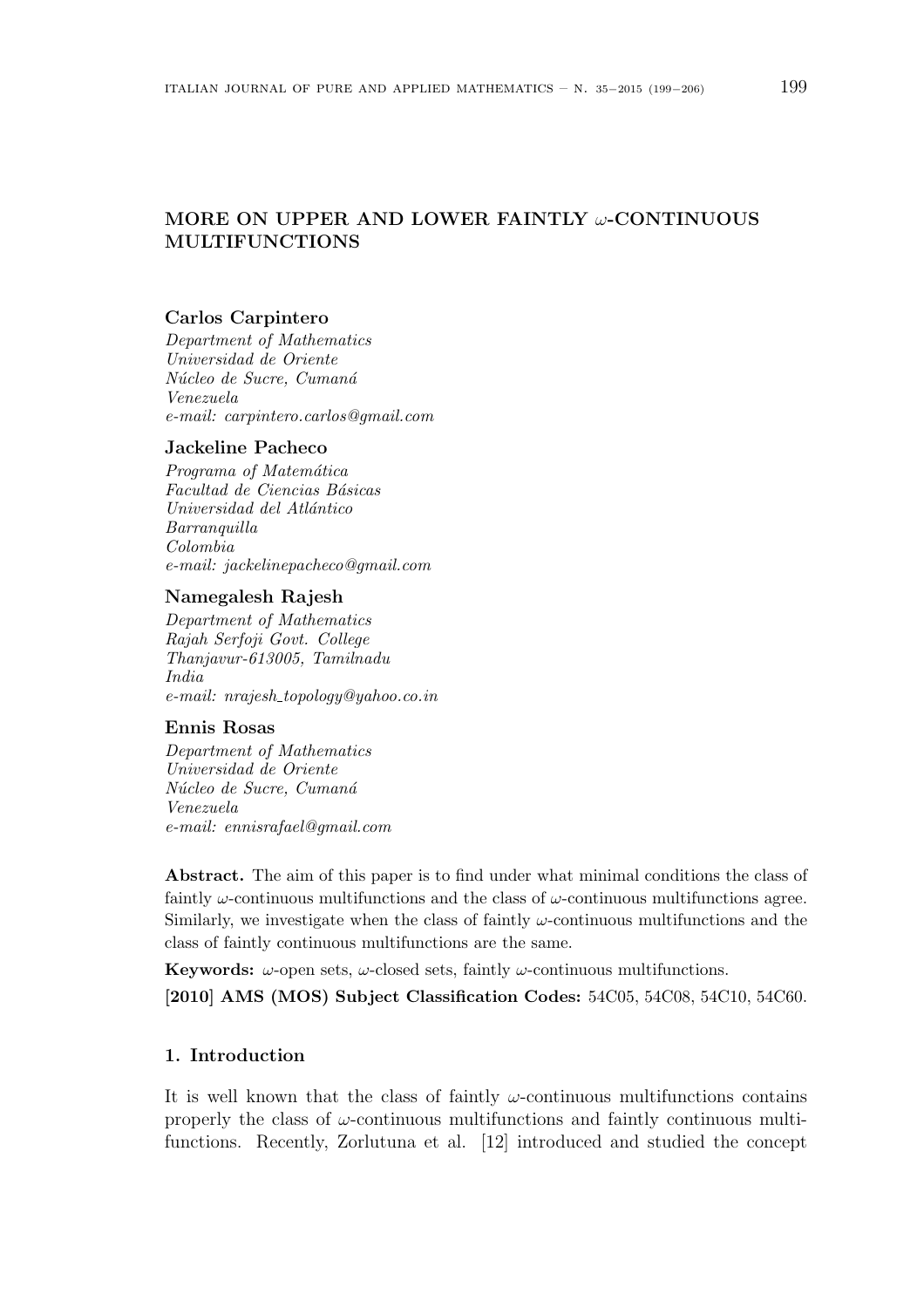of upper (lower) faintly continuous multifunctions and obtain some characterizations. Also, some relationships between the concept of faint continuity and known concepts of continuity and weak continuity are given. Noiri et al. [8] introduced a new class of functions called a faintly m-continuous function, which is a generalization of both faintly continuous functions and m-continuous functions. Carpintero et al. [3] introduced and studied upper (lower) faintly  $\omega$ -continuous multifunctions and obtain some characterizations and properties. Carpintero et al. [2] introduced and studied a new generalization of  $\omega$ -continuous multifunctions called weakly  $\omega$ -continuous multifunctions and obtain some characterizations. Also, some relationships between the concept of faint  $\omega$ -continuity and known concepts of  $\omega$ -continuity and weak  $\omega$ -continuity are given. In this paper, we find some minimal conditions in order to obtain when the class of faintly  $\omega$ continuous multifunctions and the class of  $\omega$ -continuous multifunctions agree, in the same form the class of faintly  $\omega$ -continuous multifunctions and the class of faintly continuous multifunctions are the same.

#### 2. Preliminaries

Throughout this paper,  $(X, \tau)$  and  $(Y, \sigma)$  (or simply X and Y) always mean topological spaces in which no separation axioms are assumed unless explicitly stated. Let A be a subset of a space X. For a subset A of  $(X, \tau)$ , Cl(A) and Int(A) denote the closure of A with respect to  $\tau$  and the interior of A with respect to  $\tau$ , respectively. A subset A is said to be regular closed [10] if  $A = \text{Cl}(\text{Int}(A))$ . Recently, as generalization of closed sets, the notion of  $\omega$ -closed sets were introduced and studied by Hdeib [6]. A point  $x \in X$  is called a condensation point of A if for each  $U \in \tau$  with  $x \in U$ , the set  $U \cap A$  is uncountable. A subset A is said to be  $\omega$ -closed [6] if it contains all of its condensation points. The complement of an  $ω$ -closed set is said to be an  $ω$ -open set. It is well known that a subset W of a space  $(X, \tau)$  is  $\omega$ -open if and only if for each  $x \in W$ , there exists  $U \in \tau$  such that  $x \in U$  and  $U\backslash W$  is countable. The family of all  $\omega$ -open subsets of a topological space  $(X, \tau)$  denoted by  $\omega O(X, \tau)$ , forms a topology on X which is finer than  $\tau$ . The  $\omega$ -closure and the  $\omega$ -interior, that can be defined in the same way as Cl(A) and Int(A), respectively, will be denoted by  $\omega \operatorname{Cl}(A)$  and  $\omega \operatorname{Int}(A)$ , respectively. We set  $\omega O(X, x) = \{A : A \in \omega O(X, \tau) \text{ and } x \in A\}$ . A subset N of a topological space  $(X, \tau)$  is said to be  $\omega$ -neighborhood of a point  $x \in X$ , if there exists an  $ω$ -open set V such that  $x ∈ V ⊂ N$ . A point  $x ∈ X$  is called a θ-cluster point of A [11] if  $Cl(V) \cap A \neq \emptyset$  for every open set V of X containing x. The set of all θ-cluster points of A is called the θ-closure of A and is denoted by  $\text{Cl}_{\theta}(A)$ . If  $A =$  $Cl_{\theta}(A)$ , then A is said to be  $\theta$ -closed [11]. The complement of a  $\theta$ -closed set is said to be a  $\theta$ -open set [11]. The union of all  $\theta$ -open sets contained in  $A \subset X$  is called the  $\theta$ -interior of A and is denoted by  $\text{Int}_{\theta}(A)$ . It follows from [11] that the collection of  $\theta$ -open sets in a topological space  $(X, \tau)$  forms a topology  $\tau_{\theta}$  on X. By a multifunction  $F: (X, \tau) \to (Y, \sigma)$ , we mean a point-to-set correspondence from X into Y, also we always assume that  $F(x) \neq \emptyset$  for all  $x \in X$ . For a multifunction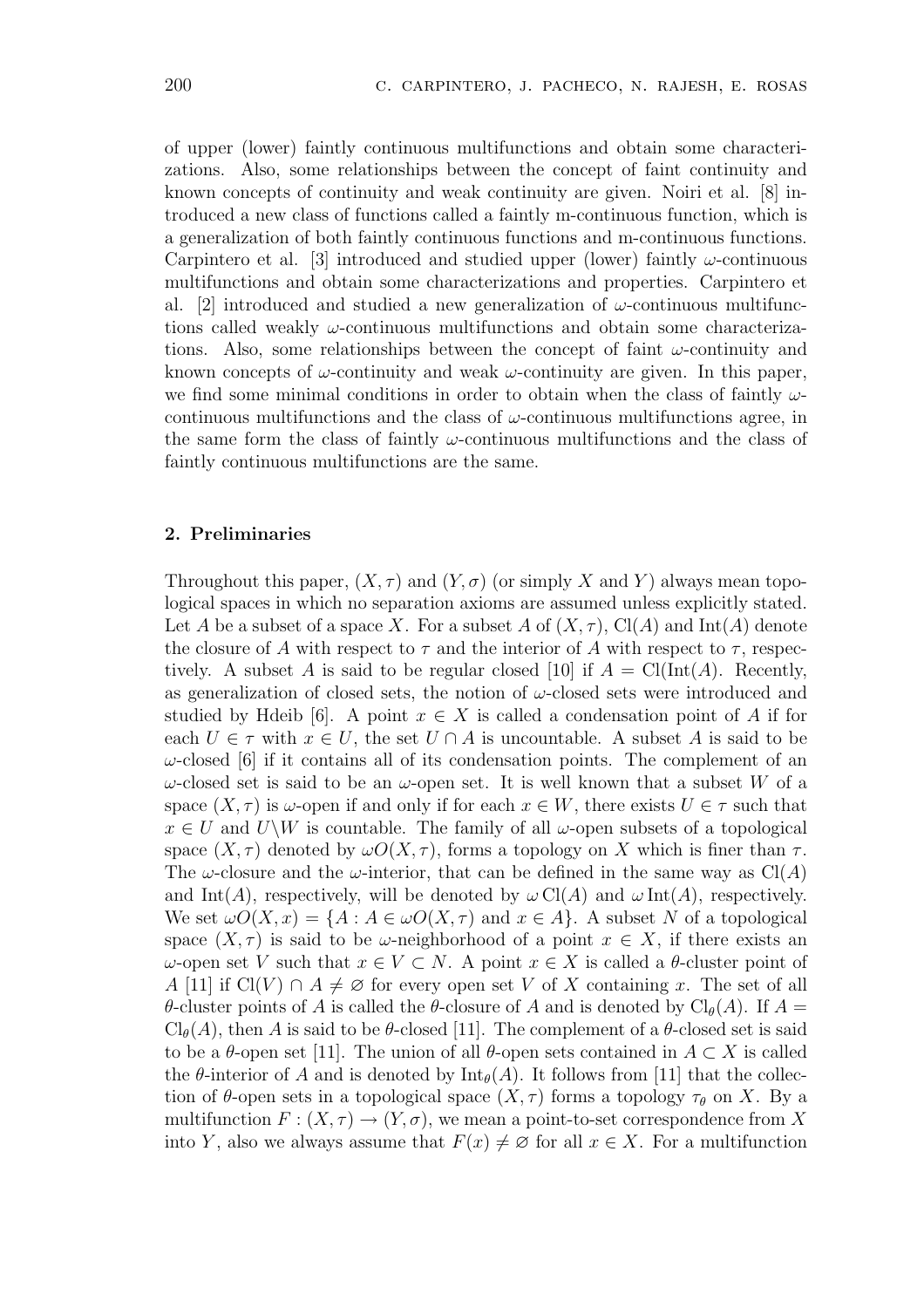$F: (X, \tau) \to (Y, \sigma)$ , the upper and lower inverse of any subset A of Y are denoted by  $F^+(A)$  and  $F^-(A)$ , respectively, that is  $F^+(A) = \{x \in X : F(x) \subseteq A\}$  and  $F^{-}(A) = \{x \in X : F(x) \cap A \neq \emptyset\}.$  In particular,  $F^{-}(y) = \{x \in X : y \in F(x)\}\$ for each point  $y \in Y$ . A multifunction  $F : (X, \tau) \to (Y, \sigma)$  is said to be surjective if  $F(X) = Y$ . A multifunction  $F: (X, \tau) \to (Y, \sigma)$  is said to be lower ω-continuous [13] (resp. upper ω-continuous) multifunction if  $F^{-}(V) \in ωO(X, τ)$ (resp.  $F^+(V) \in \omegaO(X,\tau)$ ) for every  $V \in \sigma$ . A multifunction F is said to be upper(lower) faintly continuous [12] if for each  $x \in X$  and for each open set V of Y such that  $x \in F^+(V)$   $(x \in F^-(V))$ , there exists an open set U of X containing x such that  $U \subset F^+({\rm Int}({\rm Cl}(V)))$   $(U \subset F^-({\rm Int}({\rm Cl}(V))))$ . A multifunction F is faintly continuous [12] if it is both upper faintly continuous and lower faintly continuous. More generally F is said to be upper(lower) almost  $\omega$ -continuous [5] if for each  $x \in X$  and for each open set V of Y such that  $x \in F^+(V)$   $(x \in F^-(V))$ , there exists a  $U \in \omega O(X, x)$  such that  $U \subset F^+(\text{Int}(\text{Cl}(V)))$   $(U \subset F^-(\text{Int}(\text{Cl}(V))))$ . A multifunction F is almost  $\omega$ -continuous [5] if it is both upper almost  $\omega$ -continuous and lower almost  $\omega$ -continuous.

### 3. Faintly  $\omega$ -continuous multifunctions

**Definition 1** [3] A multifunction  $F : (X, \tau) \to (Y, \sigma)$  is said to be:

- 1. upper faintly  $\omega$ -continuous at  $x \in X$  if for each  $\theta$ -open set V of Y containing  $F(x)$ , there exists  $U \in \omega O(X)$  containing x such that  $F(U) \subset V$ ;
- 2. lower faintly  $\omega$ -continuous at  $x \in X$  if for each  $\theta$ -open set V of Y such that  $F(x) \cap V \neq \emptyset$ , there exists  $U \in \omega O(X)$  containing x such that  $F(u) \cap V$  $\neq \emptyset$  for every  $u \in U$ ;
- 3. upper (lower) faintly  $\omega$ -continuous if it has this property at each point of X.
- 4. faintly  $\omega$ -continuous if it is both upper faintly  $\omega$ -continuous and lower faintly  $\omega$ -continuous.

**Remark 3.1** It is clear that the class of faintly  $\omega$ -continuous multifunctions contains properly the classes of  $\omega$ -continuous multifunctions and faintly continuous multifunctions. As we can seen in the following examples.

**Example 3.2** Let  $X = \mathbb{R}$  with the topology  $\tau = \{\emptyset, \mathbb{R}, \mathbb{R} - \mathbb{Q}\}\$ . Define a multifunction  $F : (\mathbb{R}, \tau) \to (\mathbb{R}, \tau)$  as follows:

$$
F(x) = \begin{cases} \mathbb{Q} & \text{if } x \in \mathbb{R} - \mathbb{Q} \\ \mathbb{R} - \mathbb{Q} & \text{if } x \in \mathbb{Q}. \end{cases}
$$

Then F is upper faintly  $\omega$ -continuous but is not upper  $\omega$ -continuous.

In a similar form, we can find a multifunction G that is lower faintly  $\omega$ continuous but is not lower  $\omega$ -continuous.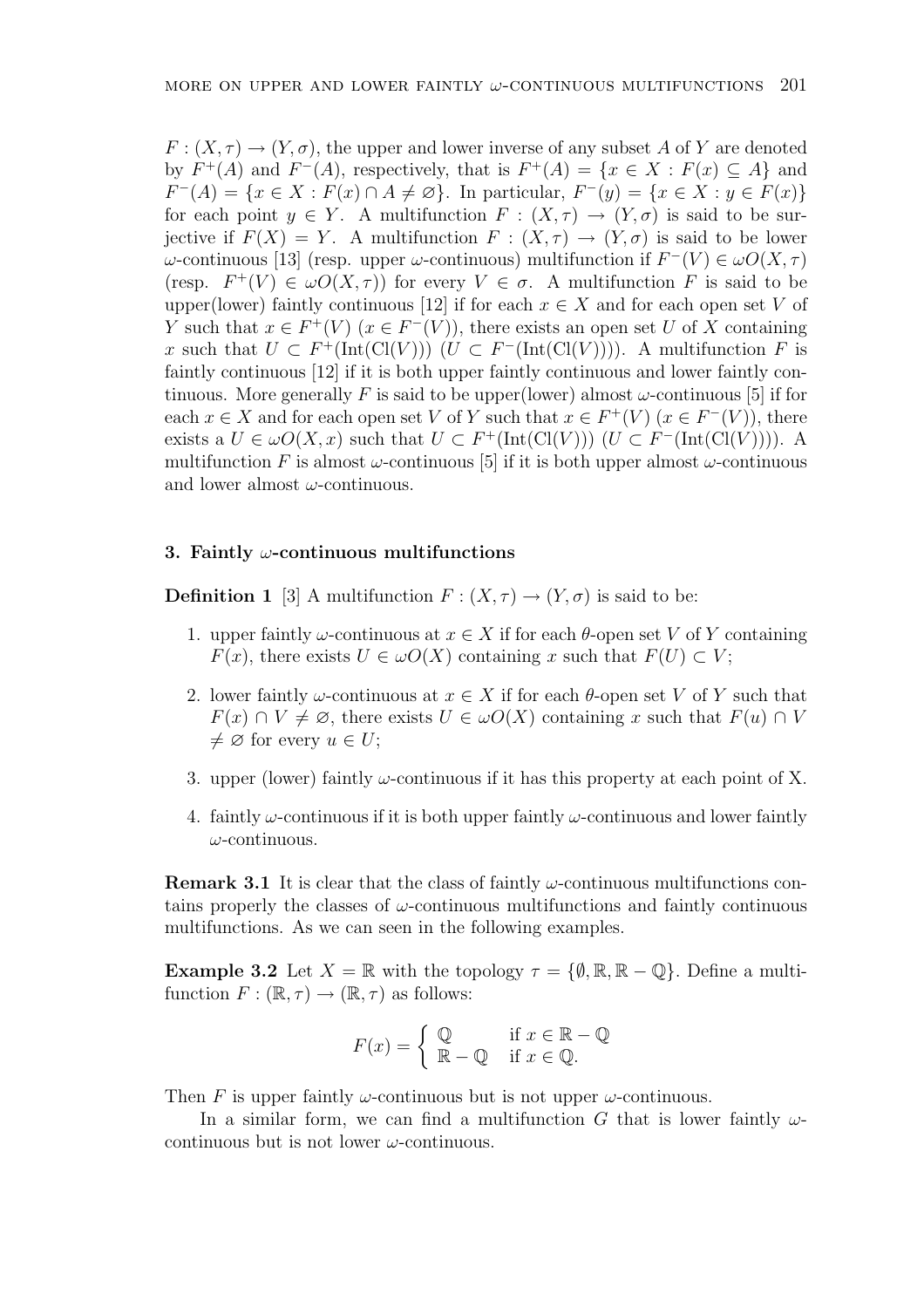**Example 3.3** Let  $X = \mathbb{R}$  with the following topologies:  $\tau_1 = \{\emptyset, \mathbb{R}, \mathbb{Q}\}\$  and  $\tau_2 = \{\emptyset, \mathbb{R}, \mathbb{R} - \mathbb{Q}, \mathbb{Q}\}.$  Define a multifunction  $F : (\mathbb{R}, \tau_1) \to (\mathbb{R}, \tau_2)$  as follows:

$$
F(x) = \begin{cases} \mathbb{Q} & \text{if } x \in \mathbb{Q} \\ \mathbb{R} - \mathbb{Q} & \text{if } x \in \mathbb{R} - \mathbb{Q}. \end{cases}
$$

Then F is upper faintly  $\omega$ -continuous but is not upper faintly-continuous.

In a similar form, we can find a multifunction G that is lower faintly  $\omega$ continuous but is not lower faintly-continuous.

**Remark 3.4** There exist any relations between the classes of  $\omega$ -continuous multifunctions and faintly continuous multifunctions? In general there are no relations between them, as we can see in the following examples.

**Example 3.5** Let  $X = \mathbb{R}$  with the usual topology  $\tau$  and  $Y = \{a, b, c\}$  with topology  $\tau_Y = \{\emptyset, Y, \{a\}\}\.$  Define a multifunction  $F : (\mathbb{R}, \tau) \to (Y, \tau_Y)$  as follows:

$$
F(x) = \begin{cases} \{a\} & \text{if } x < 0\\ \{a, b\} & \text{if } x = 0\\ \{c\} & \text{if } x > 0. \end{cases}
$$

Then F is lower faintly continuous but is not lower  $\omega$ -continuous.

In a similar form, we can find a multifunction  $G$  that is upper faintly continuous but is not upper  $\omega$ -continuous.

**Example 3.6** Let  $X = \mathbb{R}$  with the following topologies:  $\tau_1 = \{\emptyset, \mathbb{R}, \mathbb{Q}\}\$  and  $\tau_2 = \{\emptyset, \mathbb{R}, \mathbb{R} - \mathbb{Q}, \mathbb{Q}\}.$  Define a multifunction  $F : (\mathbb{R}, \tau_1) \to (\mathbb{R}, \tau_2)$  as follows:

$$
F(x) = \begin{cases} \mathbb{Q} & \text{if } x \in \mathbb{Q} \\ \mathbb{R} - \mathbb{Q} & \text{if } x \in \mathbb{R} - \mathbb{Q} \end{cases}
$$

Then  $F$  is upper  $\omega$ -continuous but is not upper faintly continuous.

In a similar form, we can find a multifunction G that is lower  $\omega$ -continuous but is not lower faintly continuous.

It is possible to give some additional condition to a multifunction  $F: (X, \tau) \to$  $(Y, \sigma)$  that is upper (lower) faintly  $\omega$ -continuous in order to obtain that F is upper (lower) faintly continuous? In the same form to a multifunction  $F : (X, \tau) \to$  $(Y, \sigma)$  that is upper (lower) faintly  $\omega$ -continuous in order to obtain that F is upper (lower)  $\omega$ -continuous? Under what condition are equivalents upper (lower) faintly continuous and upper (lower)  $\omega$ -continuous multifunctions?

**Definition 2** [2] A multifunction  $F : (X, \tau) \to (Y, \sigma)$  is said to be:

- 1. lower weakly  $\omega$ -continuous, if for each  $x \in X$  and each open set V of Y such that  $x \in F^{-}(V)$ , there exists  $U \in \omega O(X, x)$  such that  $U \subset F^{-}(Cl(V))$ ,
- 2. upper weakly  $\omega$ -continuous, if for each  $x \in X$  and each open set V of Y such that  $x \in F^+(V)$ , there exists  $U \in \omega O(X, x)$  such that  $U \subset F^+(\mathrm{Cl}(V))$ ,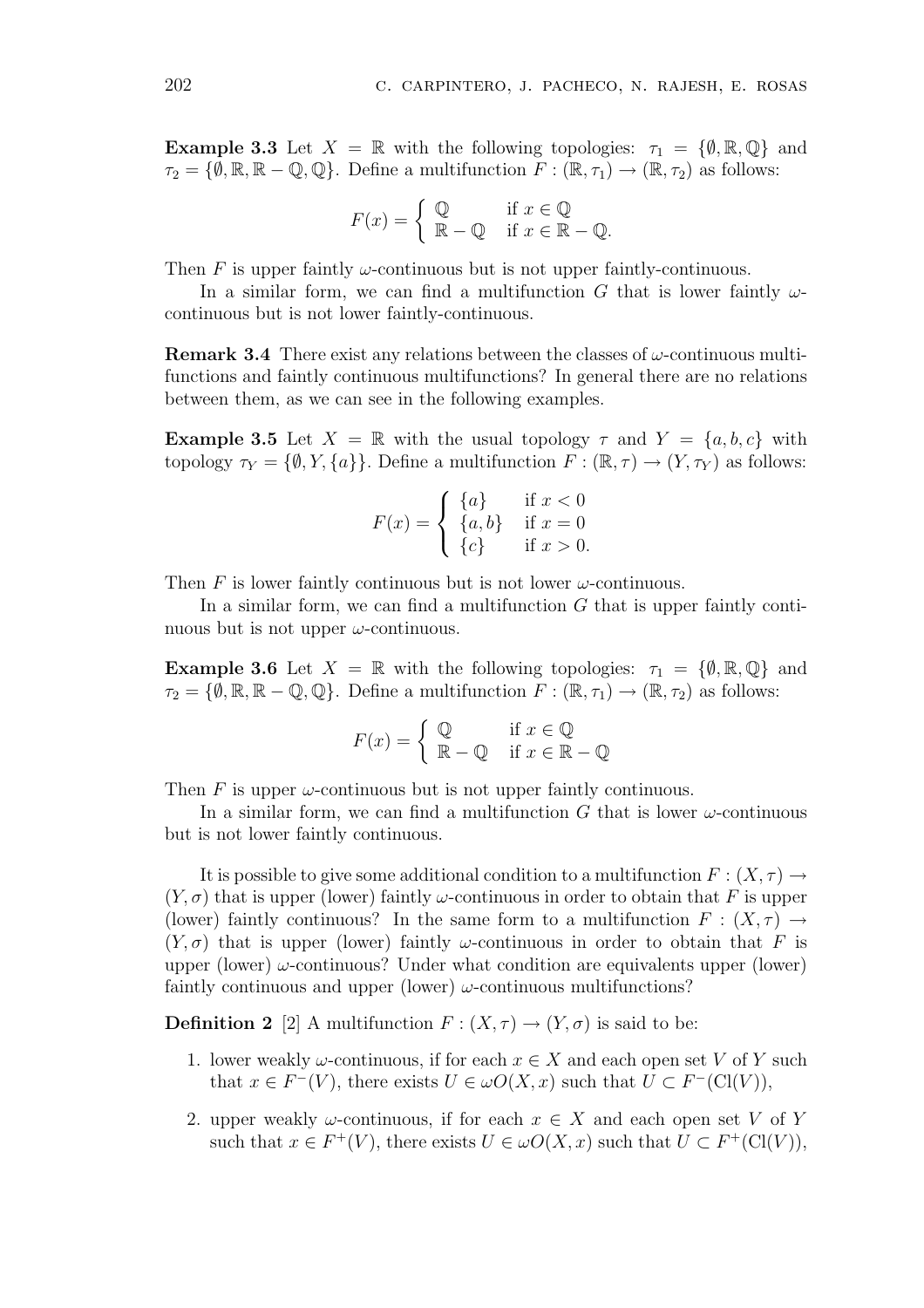3. weakly  $\omega$ -continuous, if it is both upper weakly  $\omega$ -continuous and lower weakly  $\omega$ -continuous.

**Remark 3.7** It is clear that the class of weakly  $\omega$ -continuous multifunctions contains properly the classes of almost  $\omega$ -continuous multifunctions.

**Theorem 3.8** If  $F : (X, \tau) \to (Y, \sigma)$  is lower (upper) weakly  $\omega$ -continuous then F is lower (upper) faintly  $\omega$ -continuous. But the converse is not true in general.

**Example 3.9** Let  $X = \mathbb{R}$  with topology  $\tau = \{\emptyset, \mathbb{R}, \mathbb{R} - \mathbb{Q}, \mathbb{Q}\}\$  and  $Y = \{a, b, c\}$ with topology  $\sigma = \{\emptyset, Y, \{a\}, \{b\}, \{a, b\}\}\$ . Take  $A \subset \mathbb{Q}$  and define  $F : (\mathbb{R}, \tau) \to$  $(Y, \sigma)$  as follows:  $\overline{a}$ 

$$
F(x) = \begin{cases} \{a\}, & \text{if } x \in \mathbb{Q} - A \\ \{b\}, & \text{if } x \in \mathbb{R} - \mathbb{Q} \\ \{c\}, & \text{if } x \in A. \end{cases}
$$

Then F is upper faintly  $\omega$ -continuous but is not upper weakly  $\omega$ -continuous.

In a similar form, we can find a multifunction G that is lower faintly- $\omega$ continuous but is not lower- $\omega$ -continuous.

**Theorem 3.10** Let  $F : (X, \tau) \to (Y, \sigma)$  be a multifunction such that  $F(x)$  is an open set of Y for each  $x \in X$ . Then the following assertions are equivalent:

- (1) F is lower  $\omega$ -continuous,
- (2) F is lower weakly  $\omega$ -continuous.

**Proof.** (1) $\Rightarrow$ (2): Obvious.

(2)⇒(1): Let  $x \in X$  and V be an open set of Y such that  $F(x) \cap V \neq \emptyset$ . Then there exists an  $\omega$ -open set U containing x such that  $F(u) \cap \mathrm{Cl}(V) \neq \emptyset$  for each  $u \in U$ . Since  $F(u)$  is open,  $F(u) \cap V \neq \emptyset$  for each  $u \in U$  and hence F is lower  $\omega$ -continuous.

**Theorem 3.11** Let  $F : (X, \tau) \to (Y, \sigma)$  be a multifunction such that  $F(x)$  is closed in Y for each  $x \in X$  and Y is normal. Then the following assertions are equivalent:

- (1) F is upper weakly  $\omega$ -continuous,
- (2) F is upper  $\omega$ -continuous.

**Proof.**  $(2) \Rightarrow (1)$ : Obvious.

 $(1) \Rightarrow (2)$ : Let  $x \in X$  and G be an open set containing  $F(x)$ . Since  $F(x)$  is closed in Y, by the normality of Y, there exists an open set V such that  $F(x) \subset V \subset$  $Cl(V) \subset G$ . Since F is upper weakly  $\omega$ -continuous, there exists an  $\omega$ -open set U containing x such that  $F(U) \subset \mathrm{Cl}(V) \subset G$ . This shows that F is upper  $\omega$ -continuous.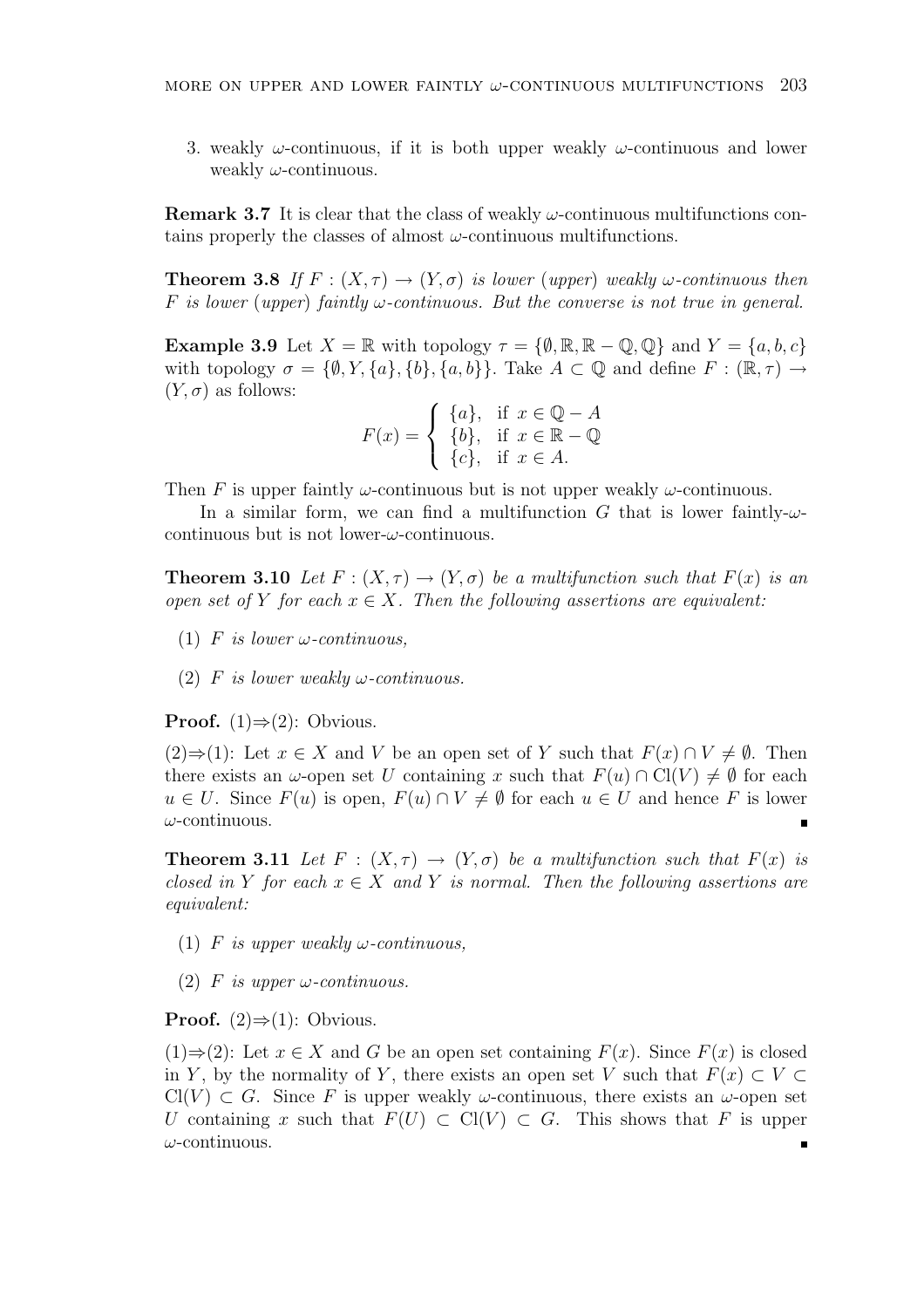**Definition 3** A topological space X is said to be almost regular if for each regular closed set F of X and each point  $x \notin F$ , there exist disjoint open sets U and V of X such that  $x \in U$  and  $F \subset V$ .

The following characterization of almost regular spaces obtained in [7] will be useful in the sequel.

**Theorem 3.12** A topological space X is almost regular if and only if, for every open set U in X,  $\text{Int}_{\theta}(\text{Cl}(U))$  is a  $\theta$ -open set.

**Theorem 3.13** Let  $F : (X, \tau) \to (Y, \sigma)$  be an upper (lower) faintly  $\omega$ -continuous multifunction and  $(Y, \sigma)$  be an almost regular space, then F is an upper (lower)  $weakly \omega$ -continuous multifunction.

**Proof.** We proof the theorem for upper (lower) weakly  $\omega$ -continuous multifunctions. Let  $x \in X$  and V any open set in Y with  $x \in F^+(V)$   $(x \in F^-(V))$ . There exists  $y \in F(x) \subset V$   $(y \in F(x) \cap V)$ , since  $y \in V$  and  $V \subset Cl(V)$ ,  $y \in Int_{\theta}(\text{Cl}(V))$ . Using the fact that  $(Y, \sigma)$  is almost regular,  $Int_{\theta}(\text{Cl}(V))$  is a  $\theta$ -open set in Y and  $x \in F^+(\text{Int}_{\theta}(\text{Cl}(V)))$   $(x \in F^-(\text{Int}_{\theta}(\text{Cl}(V))))$ . Since F is upper (lower) faintly  $\omega$ -continuous, there exists an  $\omega$ -open set U of X containing x, such that  $F(U) \subset \text{Int}_{\theta}(\text{Cl}(V))$  ( $z \in U$  implies  $F(z) \cap \text{Int}_{\theta}(\text{Cl}(V)) \neq \emptyset$ ). Hence  $F(U) \subset \mathrm{Cl}(V)$   $(F(U) \cap \mathrm{Int}_{\theta}(\mathrm{Cl}(V)) \subseteq F(U) \cap \mathrm{Cl}(V) \neq \emptyset)$ . Therefore, F is upper (lower) weakly  $\omega$ -continuous.

The following definition is a particular case of Definition 3.4 of [9].

**Definition 4** [4] A multifunction  $F : (X, \tau) \to (Y, \sigma)$  is said to be:

- 1. upper slightly  $\omega$ -continuous at  $x \in X$  if for each clopen set V of Y containing  $F(x)$ , there exists  $U \in \omega O(X)$  containing x such that  $F(U) \subset V$ ;
- 2. lower slightly  $\omega$ -continuous at  $x \in X$  if for each clopen set V of Y such that  $F(x) \cap V \neq \emptyset$ , there exists  $U \in \omega O(X)$  containing x such that  $F(u) \cap V$  $\neq \emptyset$  for every  $u \in U$ ;
- 3. upper (lower) slightly  $\omega$ -continuous if it has this property at each point of X.

**Remark 3.14** It is clear that every upper  $\omega$ -continuous multifunction is upper slightly  $\omega$ -continuous. But the converse is not true in general, as the following example shows.

**Example 3.15** Let  $X = \mathbb{R}$  with the topology  $\tau = \{\emptyset, \mathbb{R}, \mathbb{R} - \mathbb{Q}\}\$ . Define a multifunction  $F : (\mathbb{R}, \tau) \to (\mathbb{R}, \tau)$  as follows:

$$
F(x) = \begin{cases} \mathbb{Q} & \text{if } x \in \mathbb{R} - \mathbb{Q} \\ \mathbb{R} - \mathbb{Q} & \text{if } x \in \mathbb{Q}. \end{cases}
$$

Then F is upper slightly  $\omega$ -continuous but is not upper  $\omega$ -continuous.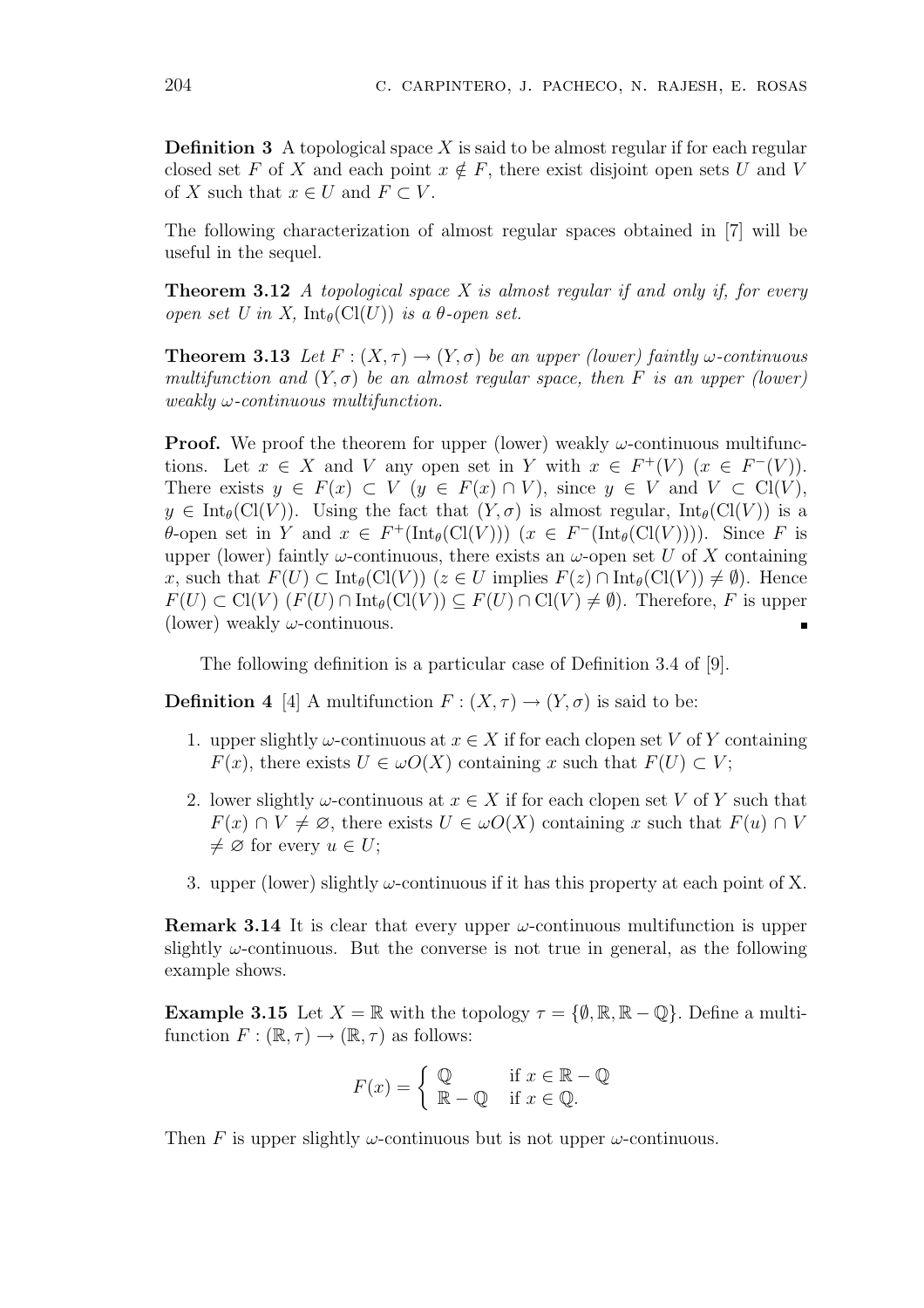**Theorem 3.16** Every upper (lower) weakly  $\omega$ -continuous multifunction is upper (lower) slightly  $\omega$ -continuous. But the converse is not true in general.

Example 3.17 The multifunction defined in Example 3.9 is upper (lower) slightly ω-continuous but not upper (lower) weakly ω-continuous multifunction.

**Theorem 3.18** Every upper (lower) faintly  $\omega$ -continuous multifunction is upper (lower) slightly  $\omega$ -continuous. But the converse is not true in general.

**Proof.** Since every clopen set is a  $\theta$ -open set, the proof follows.

The following example shows that the converse of Theorem 3.18 is not true in general.

**Example 3.19** Let  $X = \mathbb{R}$  with topology  $\tau = \{\emptyset, \mathbb{R}, \mathbb{R} - \mathbb{Q}\}\$  and  $Y = \mathbb{R}$  with topology  $\sigma$  as the usual topology. Define  $F : (\mathbb{R}, \tau) \to (\mathbb{R}, \sigma)$  as  $F(x) = \{x\}$  for all  $x \in \mathbb{R}$ . It is easy to see that F is upper (lower) slightly  $\omega$ -continuous but not upper (lower) faintly  $\omega$ -continuous.

**Definition 5** A topological space  $(X, \tau)$  is said to be an  $\omega$ -space [1] if every  $\omega$ -open set of X is open.

**Theorem 3.20** Let  $F : (X, \tau) \to (Y, \sigma)$  be a multifunction and  $(X, \tau)$  be an  $\omega$ -space. Then F is faintly  $\omega$ -continuous if and only if F is faintly continuous.

#### References

- [1] AL-OMARI, A., NOORANI, M.S.M., Contra- $\omega$ -continuous and almost  $\omega$ continuous functions, Int. J. Math. Math. Sci, (9) (2007), 169-179.
- [2] Carpintero, C., Rajesh, N., Rosas, E., Saranyasri, S., On upper and lower weakly  $\omega$ -continuous multifunctions, submitted.
- [3] Carpintero, C., Rajesh, N., Rosas, E., Saranyasri, S., On upper and lower Faintly  $\omega$ -continuous multifunctions, Boletin de Matemáticas, 21(1)  $(2014)$ , 1-8.
- [4] CARPINTERO, C., RAJESH, N., ROSAS, E., SARANYASRI, S., On slightly omega-continuous multifunctions, Punjab University Journal of Math, 46(1) (2014), 51-57.
- [5] Carpintero, C., Rajesh, N., Rosas, E., and Saranyasri, S., Some properties of upper/lower  $\omega$ -continuous multifunctions, Sci. Stud. Res. Ser. Math. Inform, 23(2)(2013), 35-55.
- [6] HDEIB, H.Z.,  $\omega$ -closed mappings, Revista Colombiana Mat, 16(1982), 65-78.